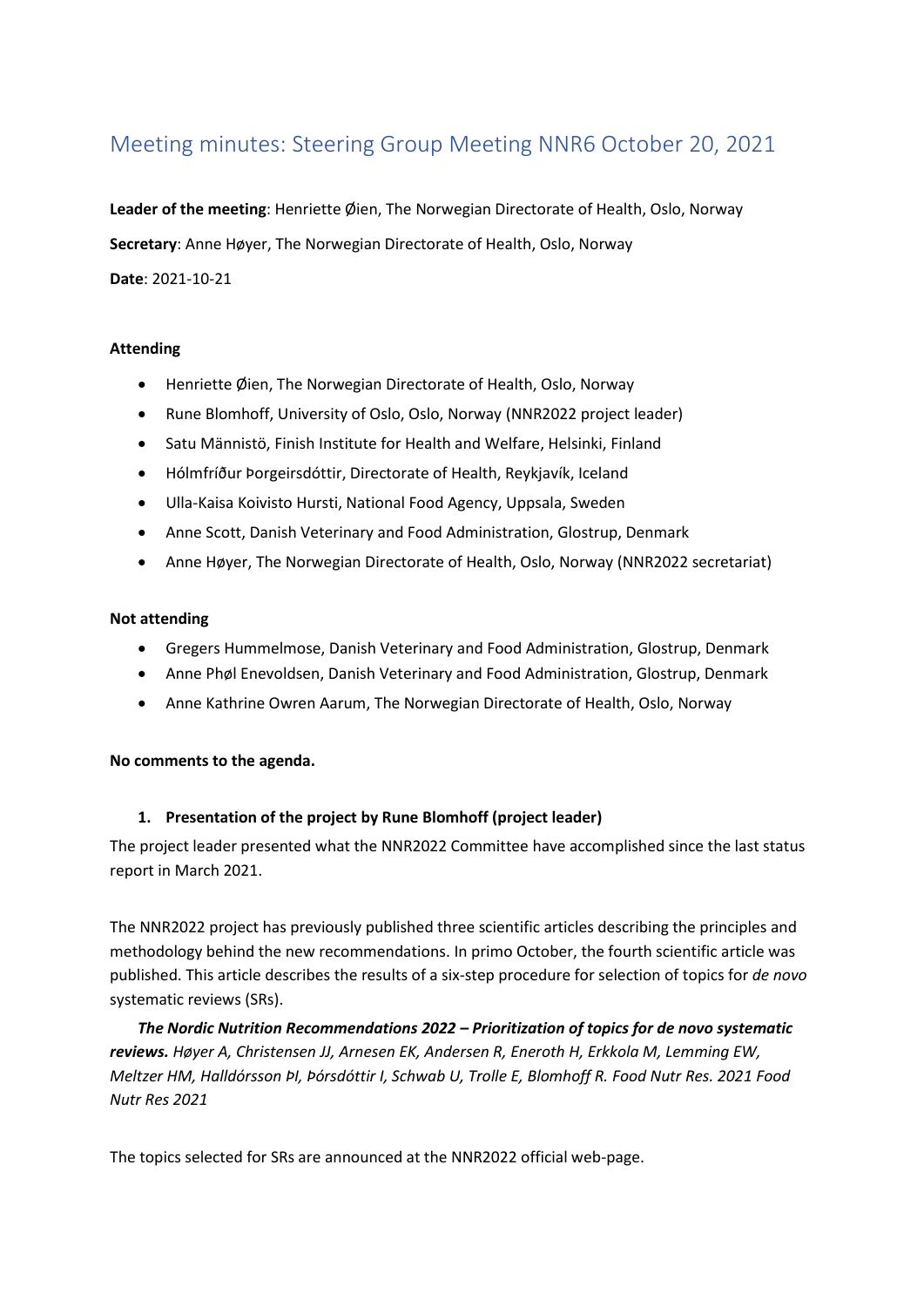The NNR2022 project aims to develop several additional methodology and background papers. The majority of these papers will be submitted for publication in a scientific journal:

- o Use of Dietary Reference Values (DRVs)
- o Methodology for setting DRVs and Food Based Dietary Guidelines (FBDGs)
- o Assessment of causality in nutritional science
- o Food and nutrient intakes in the Nordic and Baltic countries
- o Burden of diet related diseases in the Nordic and Baltic countries
- o Body weight in the Nordic and Baltic countries
- o Physical activity in the Nordic and Baltic countries
- o Sustainable food systems a synthesis of present evidence
- o Pathways to sustainable food systems in a Nordic and Baltic context
- o Integrating sustainability in FBDGs in the Nordic and Baltic context

NNR2022 aim to set dietary reference values (DRVs) for 36 nutrients and food based dietary guidelines (FBDGs) for 15 food groups. Several chapter drafts have been submitted to the NNR2022 Committee and many of them have been sent to referees. The NNR2022 Committee have developed an extensive procedure for how to handle the chapter drafts. All chapters will be announced for public hearing during the spring and fall in 2022.

# **2. Formulation of sustainable food based dietary guidelines (FBDGs)**

The project leader presented a suggestion for how healthy and sustainable FBDGs could be presented in NNR2022. The NNR2022 project will be open and transparent when integrating sustainability aspects into the FBDGS and it will be stated explicitly if recommendations are based on evidence related to health or to sustainability aspects. All recommendations will be scientific founded. This issue will be discussed further when more concrete examples can be presented as the chapters develops.

# **3. Integration of overweight and obesity**

The NNR2022 project will develop an evidence-based platform for integration og overweight and obesity into FBDGs. NNR2022 will include a background chapter "Body weight in the Nordic and Baltic countries". The results from this chapter will be integrated in nutrient and food group chapters, where relevant.

# **4. Meeting with national food and health authorities**

It was discussed if it would be necessary to have a meeting with the national authorities in the Nordic and Baltic countries to give a status report on the NNR2022 project.

The Steering Committee reported back to the project leader that the national authorities are well informed about the NNR2022 project and that such a meeting is not necessary at this time point. However, if deemed necessary at a later timepoint, the Steering Committee will report to the project leader.